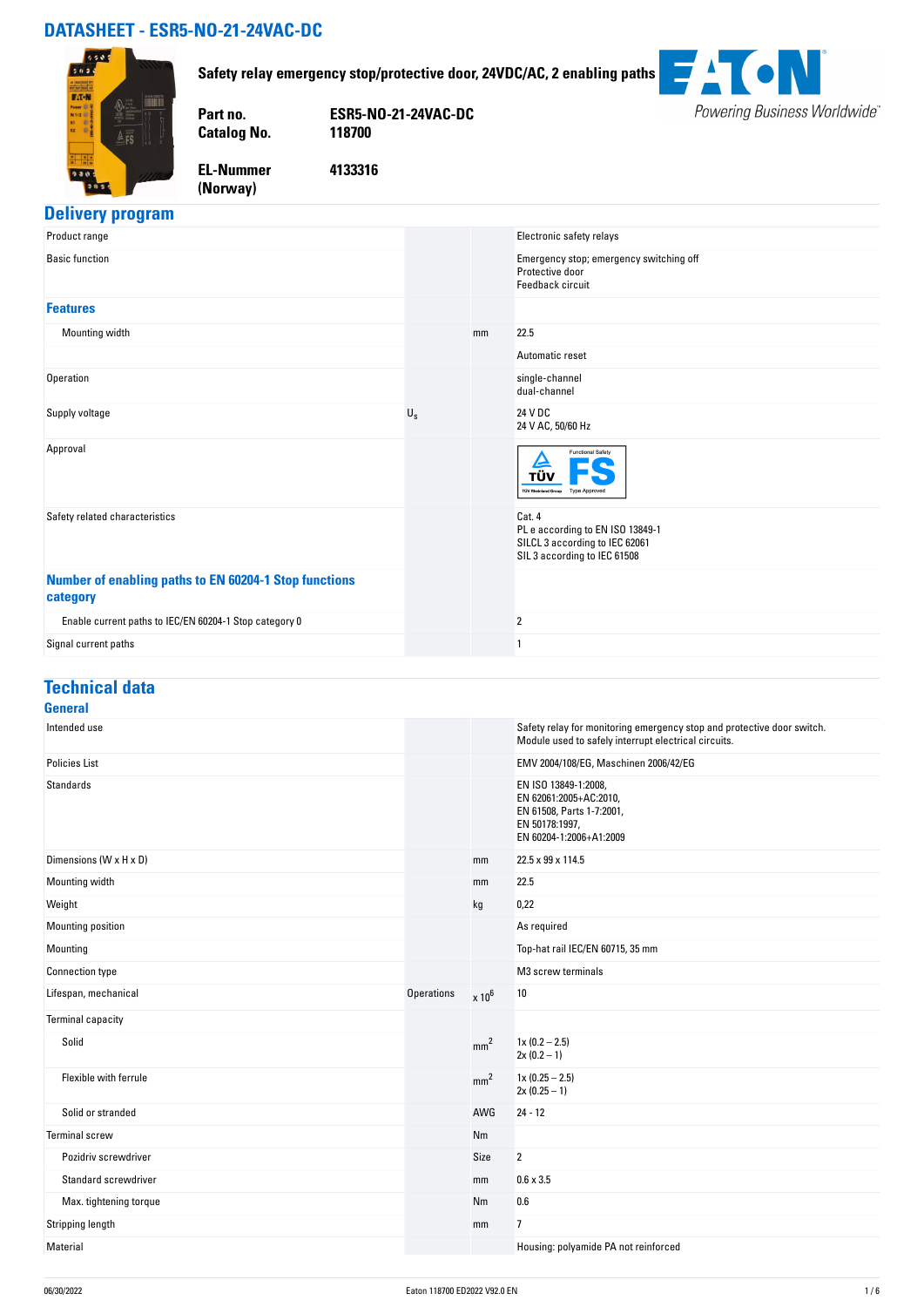|                                                                       |                                    |                   | Contacts: Material: silver tin oxide, gold plated (AgSnO2, 0.2 µm Au)              |
|-----------------------------------------------------------------------|------------------------------------|-------------------|------------------------------------------------------------------------------------|
| Duty factor                                                           |                                    | % DF              | 100                                                                                |
| Operating conditions                                                  |                                    |                   |                                                                                    |
| Climatic environmental conditions                                     |                                    |                   |                                                                                    |
| Climatic proofing                                                     |                                    |                   | Cold to EN 60068-2-1<br>Dry heat to IEC 60068-2-2<br>Damp heat as per EN 60068-2-3 |
| Ambient temperature                                                   |                                    |                   |                                                                                    |
| Operation                                                             | θ                                  | °C                | $-20 - +55$                                                                        |
| Storage                                                               | θ                                  | °C                | $-40 - +70$                                                                        |
| Condensation                                                          |                                    |                   | Non-condensing                                                                     |
| Atmospheric conditions                                                |                                    |                   |                                                                                    |
| relative humidity                                                     |                                    | %                 | Max. 75                                                                            |
| Air pressure (operation)                                              |                                    | hPa               | 795 - 1080                                                                         |
| Altitude                                                              | Above sea<br>level                 | m                 | 2000                                                                               |
| Power loss                                                            | P                                  | W                 | 5.16                                                                               |
| <b>Ambient conditions, mechanical</b>                                 |                                    |                   |                                                                                    |
| Degree of protection to VDE 0470-1                                    |                                    |                   |                                                                                    |
| Enclosures                                                            |                                    |                   | <b>IP20</b>                                                                        |
| Terminals                                                             |                                    |                   | <b>IP20</b>                                                                        |
| Degree of Protection                                                  |                                    |                   | Installation location: ≥ IP54                                                      |
| B10d [switching cycles]                                               |                                    |                   | 300000                                                                             |
| Protection against direct contact when actuated from front (EN 50274) |                                    |                   | Finger and back-of-hand proof                                                      |
| Vibrations (IEC/EN 60068-2-6)                                         |                                    |                   | 10 - 150 Hz<br>Amplitude: 0.15 mm<br>Acceleration: 2 g                             |
| Clearance in air and creepage distances                               |                                    |                   | EN 50178, UL 508, CSA C22.2, No. 14-95                                             |
| Rated impulse withstand voltage                                       | $U_{imp}$                          | V AC              | 6000                                                                               |
| Insulation                                                            |                                    |                   | Safe isolation<br>Reinforced insulation                                            |
| Overvoltage category/pollution degree                                 |                                    |                   | III/2                                                                              |
| Stop category                                                         | according to<br>EN60204-1          |                   | 5,05                                                                               |
| Technical safety parameters:                                          |                                    |                   |                                                                                    |
| Values according to EN ISO 13849-1                                    |                                    |                   |                                                                                    |
| Performance level                                                     | according<br>to EN ISO<br>13849-1  |                   | PL e                                                                               |
| Category                                                              | according<br>to EN ISO<br>13849-1  |                   | Kat. 4                                                                             |
| Safety integrity level claim limit                                    | in accordance<br>with 62061        |                   | SILCL <sub>3</sub>                                                                 |
| Safety integrity level                                                | In<br>accordance<br>with IEC 61508 |                   | SIL <sub>3</sub>                                                                   |
| Probability of failure per hour                                       | $PFH_d$                            | $\times 10^{-10}$ | 5.05                                                                               |
| Prooftest High Demand                                                 |                                    | Months 240        |                                                                                    |
| <b>Demand level</b>                                                   |                                    | Months $<$ 12     |                                                                                    |
| <b>Prooftest Low Demand</b>                                           |                                    | Months 66         |                                                                                    |
| Lifetime                                                              |                                    | Months            | 240                                                                                |
| Rated operational voltage                                             | $\mathsf{U}_{\mathsf{e}}$          | V AC              | 230                                                                                |
| Rated operational voltage                                             | $\mathsf{U}_{\mathrm{e}}$          | V                 | 24 V AC, 24 V DC                                                                   |
| Permissible range                                                     |                                    |                   | $0.85 - 1.1 \times Ue$                                                             |
| Rated insulation voltage                                              | $\mathsf{U}_\mathsf{i}$            | V AC              | 250                                                                                |
| Quadratic summation current                                           |                                    | $\textup{A}^2$    |                                                                                    |
|                                                                       |                                    |                   | 72 $A^2$ ( $I_{TH}^2 = I_1^2 + I_2^2$ )                                            |
| Notes                                                                 |                                    |                   | Observe derating curve<br>$\rightarrow$ Engineering                                |
| Inrush current                                                        |                                    | А                 | min - max 0.025 - 6                                                                |
| Minimum switching capacity                                            |                                    | ${\sf W}$         | 0.4                                                                                |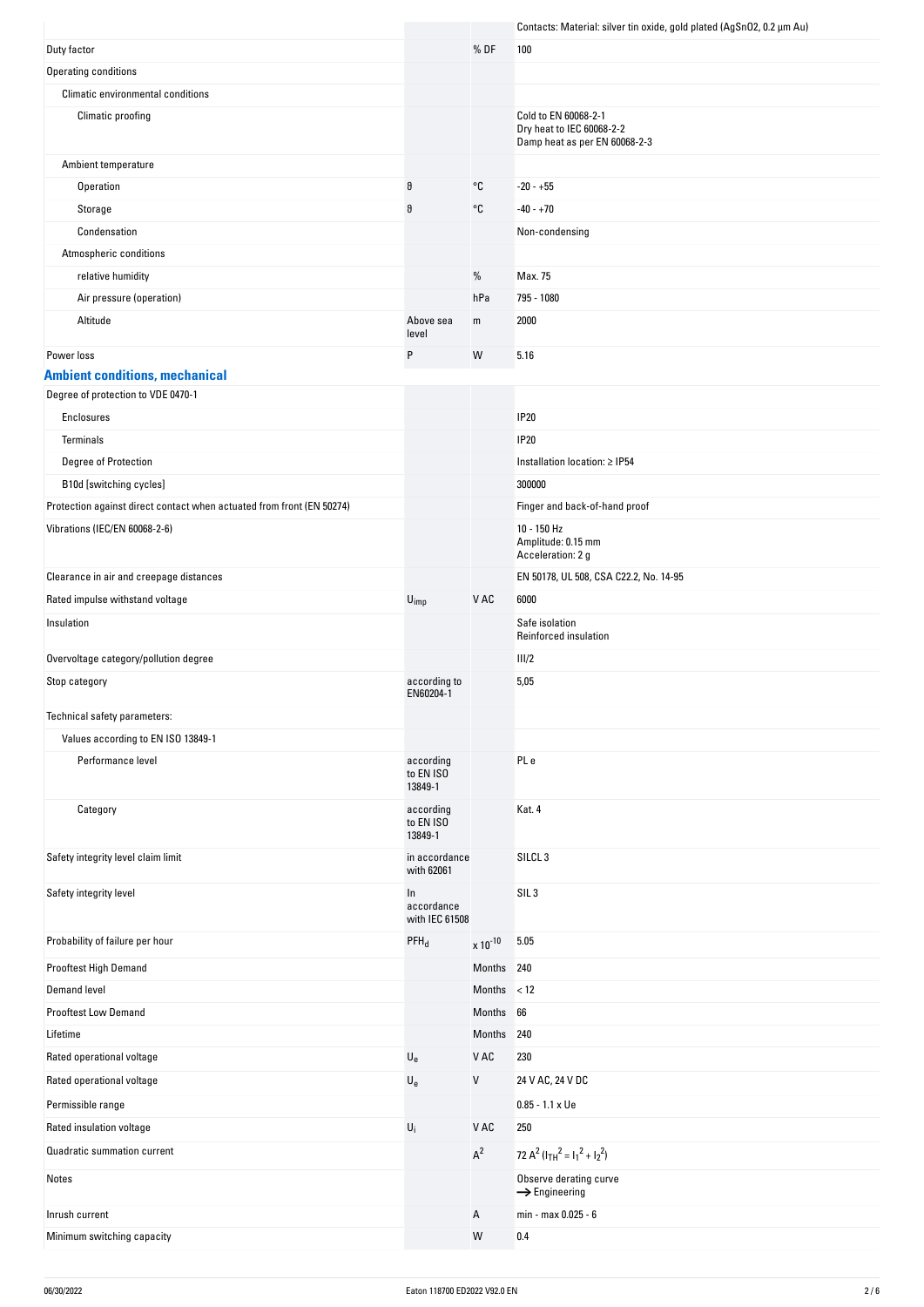#### **Control circuit**

| VVIIN VI VIIVUN                                                                 |                   |       |                                                |
|---------------------------------------------------------------------------------|-------------------|-------|------------------------------------------------|
| Power supply circuit                                                            |                   |       |                                                |
| AC operated 50/60 Hz                                                            |                   | W     | 3.4                                            |
| DC operated                                                                     |                   | W     | 1.6                                            |
| Fuse for control circuit supply                                                 |                   |       |                                                |
| 24 V                                                                            |                   |       | short-circuit proof                            |
| <b>Input data</b>                                                               |                   |       |                                                |
| Rated current                                                                   |                   | mA    | S12, S22:30, S34:45                            |
| Current consumption                                                             |                   | mA    | AC: 140                                        |
|                                                                                 |                   |       | DC: 65                                         |
| Voltage at input, starting and feedback circuit                                 |                   | VDC   | Approx. 24                                     |
| Max, resistive load of the cable                                                | ${\sf R}$         | Ω     | $\leq 50$                                      |
| Short-circuit current                                                           |                   | Α     | 2.3                                            |
| Pick-up time (K1, K2) for UN automatic mode, typical                            | $t_A$             | ms    | 100                                            |
| Pick-up time                                                                    |                   | ms    | at Ue in automatic mode: normally 100          |
| Reset time (K1, K2) for U <sub>N</sub> , normally                               | $t_{R}$           | ms    | 45 (single-channel)<br>10 (dual-channel)       |
| Recovery time                                                                   | t <sub>W</sub>    | ms    | Approx. 1000                                   |
| Simultaneity for inputs 1/2                                                     | t <sub>sync</sub> | ms    | $\infty$                                       |
|                                                                                 |                   |       |                                                |
| Maximum permissible total cable resistance (input and starting circuits for UN) | $\rm R_L$         | Ω     | approx. 50                                     |
| Maximum switching frequency                                                     |                   | Hz    | 0.5                                            |
| Status indication                                                               |                   |       | Green LED                                      |
| <b>Output data</b>                                                              |                   |       |                                                |
| Contact type                                                                    |                   |       |                                                |
| Non-delayed enable current paths                                                |                   |       | $\overline{2}$                                 |
| Delayed signal current path                                                     |                   |       | 1                                              |
| Switching voltage                                                               |                   |       | min - max 15 - 250 V AC<br>15 - 250 V DC       |
| Limiting continuous current                                                     |                   | А     | per N/0: 6<br>N/C: 6                           |
| Short-circuit protection for output circuits, external                          |                   |       | Fuse 6 A gL/gG                                 |
| Output fuse                                                                     |                   |       |                                                |
| NEOZED (N/O)                                                                    |                   | gL/gG | 10                                             |
| NEOZED (N/C)                                                                    |                   | gL/gG | 6                                              |
| Maximum breaking power                                                          |                   |       |                                                |
| Resistive load ( $\tau = 0$ ms)                                                 |                   |       |                                                |
| 24 V DC                                                                         |                   | W     | 144                                            |
|                                                                                 |                   |       |                                                |
| 48 V DC                                                                         |                   | W     | 288                                            |
| 110 V DC                                                                        |                   | W     | 77                                             |
| 220 V DC                                                                        |                   | W     | 88                                             |
| 250 V AC                                                                        |                   | VA    | 1500                                           |
| Inductive load ( $\tau$ = 40 ms)                                                |                   |       |                                                |
| 24 V DC                                                                         |                   | W     | 48                                             |
| 48 V DC                                                                         |                   | W     | 40                                             |
| 110 V DC                                                                        |                   | W     | 35                                             |
| 220 V DC                                                                        |                   | W     | 35                                             |
| Switching capacity                                                              |                   |       |                                                |
|                                                                                 |                   |       | In accordance with IEC 60947-5-1               |
| AC-15                                                                           |                   |       |                                                |
| 230 V                                                                           |                   | А     | 4 A bei 360 S/h                                |
|                                                                                 |                   |       | 3 A bei 3600S/h                                |
| DC-13                                                                           |                   |       |                                                |
| 24 V                                                                            |                   | А     | 4 A bei 360 S/h<br>2.5 A bei 3600S/h           |
| Further information (flip catalog)                                              |                   |       | description                                    |
| <b>Electromagnetic compatibility (EMC)</b>                                      |                   |       |                                                |
| Emitted interference                                                            |                   |       | In accordance with EN 61000-6-4                |
| Interference immunity                                                           |                   |       | In accordance with EN 61000-6-2<br>EN 662061_x |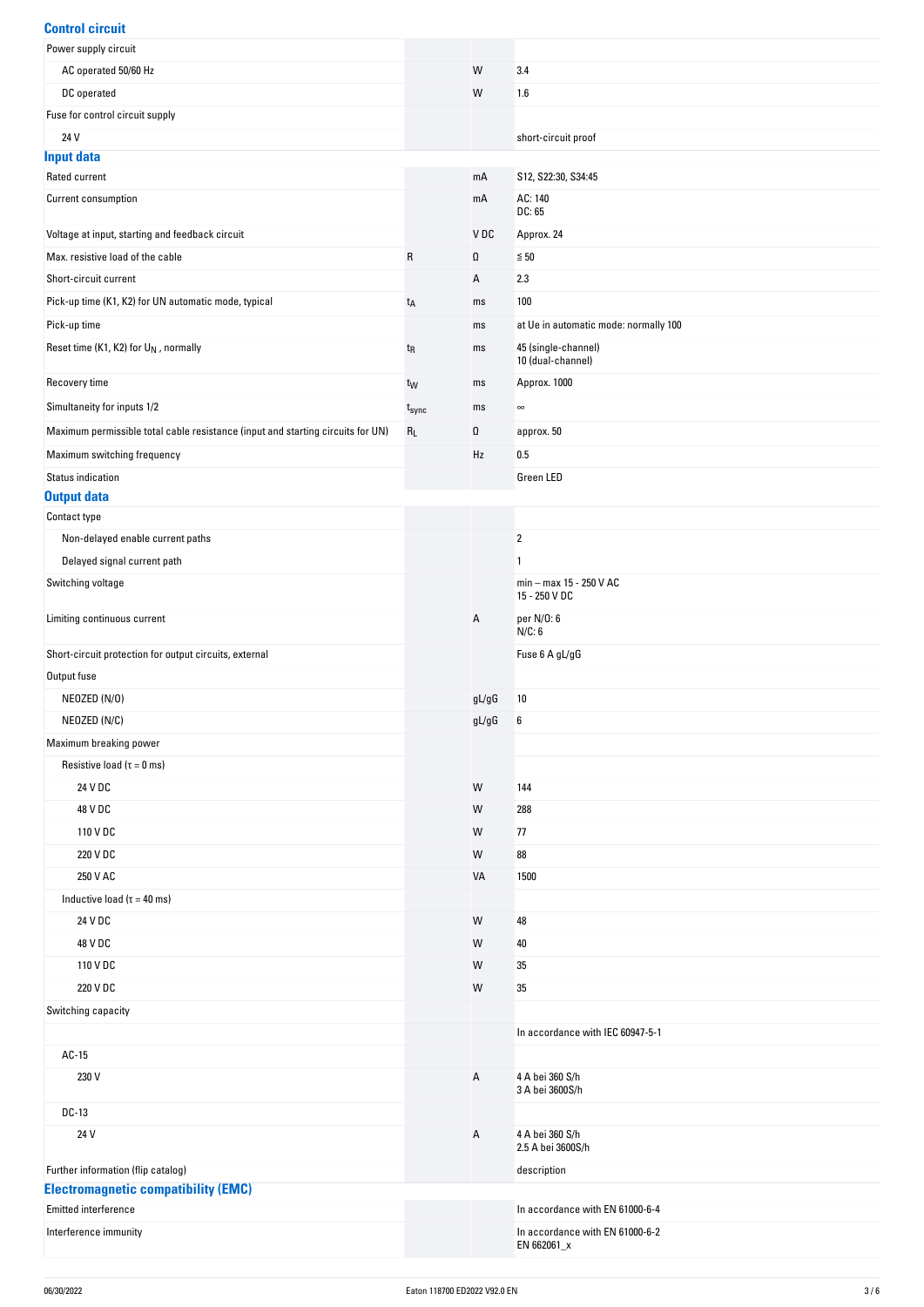| <b>Design verification as per IEC/EN 61439</b> |  |  |
|------------------------------------------------|--|--|
|                                                |  |  |

| Technical data for design verification                                                                                    |                   |    |                                                                                                                                     |
|---------------------------------------------------------------------------------------------------------------------------|-------------------|----|-------------------------------------------------------------------------------------------------------------------------------------|
| Rated operational current for specified heat dissipation                                                                  | $I_n$             | Α  | 0                                                                                                                                   |
| Heat dissipation per pole, current-dependent                                                                              | $P_{\text{vid}}$  | W  | 0                                                                                                                                   |
| Equipment heat dissipation, current-dependent                                                                             | $P_{\text{vid}}$  | W  | 0                                                                                                                                   |
| Static heat dissipation, non-current-dependent                                                                            | $P_{VS}$          | W  | 5.16                                                                                                                                |
| Heat dissipation capacity                                                                                                 | $P_{\text{diss}}$ | W  | 0                                                                                                                                   |
| Operating ambient temperature min.                                                                                        |                   | °C | $-20$                                                                                                                               |
| Operating ambient temperature max.                                                                                        |                   | °C | 55                                                                                                                                  |
| IEC/EN 61439 design verification                                                                                          |                   |    |                                                                                                                                     |
| 10.2 Strength of materials and parts                                                                                      |                   |    |                                                                                                                                     |
| 10.2.2 Corrosion resistance                                                                                               |                   |    | Meets the product standard's requirements.                                                                                          |
| 10.2.3.1 Verification of thermal stability of enclosures                                                                  |                   |    | Meets the product standard's requirements.                                                                                          |
| 10.2.3.2 Verification of resistance of insulating materials to normal heat                                                |                   |    | Meets the product standard's requirements.                                                                                          |
| 10.2.3.3 Verification of resistance of insulating materials to abnormal heat<br>and fire due to internal electric effects |                   |    | Meets the product standard's requirements.                                                                                          |
| 10.2.4 Resistance to ultra-violet (UV) radiation                                                                          |                   |    | Meets the product standard's requirements.                                                                                          |
| 10.2.5 Lifting                                                                                                            |                   |    | Does not apply, since the entire switchgear needs to be evaluated.                                                                  |
| 10.2.6 Mechanical impact                                                                                                  |                   |    | Does not apply, since the entire switchgear needs to be evaluated.                                                                  |
| 10.2.7 Inscriptions                                                                                                       |                   |    | Meets the product standard's requirements.                                                                                          |
| 10.3 Degree of protection of ASSEMBLIES                                                                                   |                   |    | Does not apply, since the entire switchgear needs to be evaluated.                                                                  |
| 10.4 Clearances and creepage distances                                                                                    |                   |    | Meets the product standard's requirements.                                                                                          |
| 10.5 Protection against electric shock                                                                                    |                   |    | Does not apply, since the entire switchgear needs to be evaluated.                                                                  |
| 10.6 Incorporation of switching devices and components                                                                    |                   |    | Does not apply, since the entire switchgear needs to be evaluated.                                                                  |
| 10.7 Internal electrical circuits and connections                                                                         |                   |    | Is the panel builder's responsibility.                                                                                              |
| 10.8 Connections for external conductors                                                                                  |                   |    | Is the panel builder's responsibility.                                                                                              |
| 10.9 Insulation properties                                                                                                |                   |    |                                                                                                                                     |
| 10.9.2 Power-frequency electric strength                                                                                  |                   |    | Is the panel builder's responsibility.                                                                                              |
| 10.9.3 Impulse withstand voltage                                                                                          |                   |    | Is the panel builder's responsibility.                                                                                              |
| 10.9.4 Testing of enclosures made of insulating material                                                                  |                   |    | Is the panel builder's responsibility.                                                                                              |
| 10.10 Temperature rise                                                                                                    |                   |    | The panel builder is responsible for the temperature rise calculation. Eaton will<br>provide heat dissipation data for the devices. |
| 10.11 Short-circuit rating                                                                                                |                   |    | Is the panel builder's responsibility. The specifications for the switchgear must be<br>observed.                                   |
| 10.12 Electromagnetic compatibility                                                                                       |                   |    | Is the panel builder's responsibility. The specifications for the switchgear must be<br>observed.                                   |
| 10.13 Mechanical function                                                                                                 |                   |    | The device meets the requirements, provided the information in the instruction<br>leaflet (IL) is observed.                         |

#### **Technical data ETIM 8.0**

Relays (EG000019) / Device for monitoring of safety-related circuits (EC001449)

Electric engineering, automation, process control engineering / Low-voltage switch technology / Monitoring equipment (low-voltage switch technology) / Device for monitoring of safetyrelated circuits (ecl@ss10.0.1-27-37-18-19 [ACO304011])

| Model                                                          |   | <b>Basic device</b> |
|----------------------------------------------------------------|---|---------------------|
| Suitable for monitoring of position switches                   |   | Yes                 |
| Suitable for monitoring of emergency-stop circuits             |   | Yes                 |
| Suitable for monitoring of valves                              |   | No                  |
| Suitable for monitoring of optoelectronic protection equipment |   | No                  |
| Suitable for monitoring of tactile sensors                     |   | No                  |
| Suitable for monitoring of magnetic switches                   |   | No                  |
| Suitable for monitoring of proximity switches                  |   | No                  |
| Type of electric connection                                    |   | Screw connection    |
| Rail mounting possible                                         |   | Yes                 |
| Rated control supply voltage Us at AC 50HZ                     | V | $0 - 26.4$          |
| Rated control supply voltage Us at AC 60HZ                     | V | $20.4 - 24$         |
| Rated control supply voltage Us at DC                          | V | $0 - 24$            |
| Voltage type for actuating                                     |   | AC/DC               |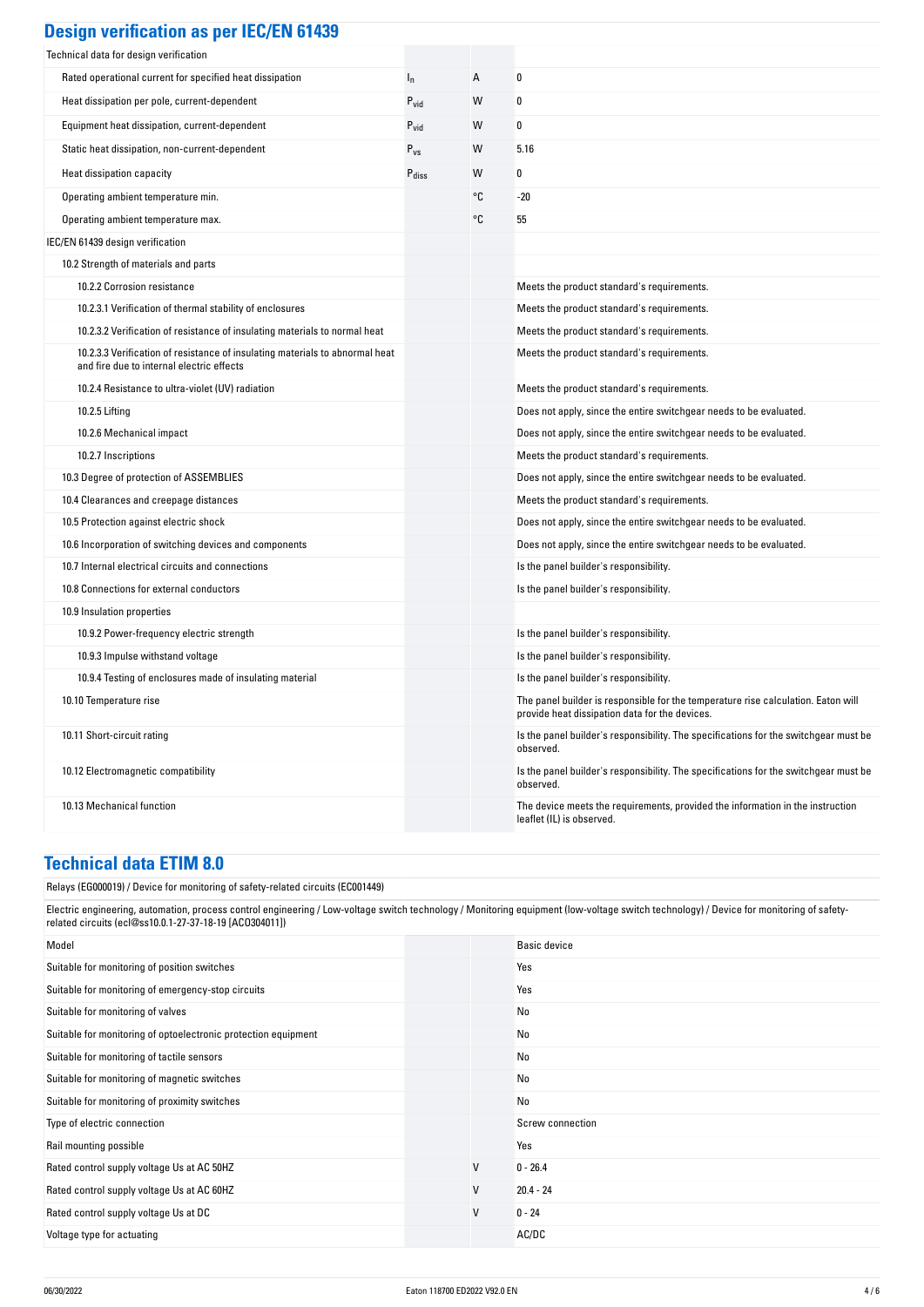| With detachable clamps                                            |    | Yes            |
|-------------------------------------------------------------------|----|----------------|
| Evaluation inputs                                                 |    | 1-channel      |
| With start input                                                  |    | Yes            |
| With muting function                                              |    | No             |
| With feedback circuit                                             |    | Yes            |
| Release-delay                                                     | s  | $0 - 0$        |
| Number of outputs, safety related, undelayed, with contact        |    | $\overline{2}$ |
| Number of outputs, safety related, delayed, with contact          |    | $\pmb{0}$      |
| Number of outputs, safety related, undelayed, semiconductors      |    | 0              |
| Number of outputs, safety related, delayed, semiconductors        |    | 0              |
| Number of outputs, signalling function, undelayed, with contact   |    | $\mathbf{1}$   |
| Number of outputs, signalling function, delayed, with contact     |    | 0              |
| Number of outputs, signalling function, undelayed, semiconductors |    | 0              |
| Number of outputs, signalling function, delayed, semiconductors   |    | 0              |
| Type of safety according to IEC 61496-1                           |    | None           |
| Stop category according to IEC 60204                              |    | 0              |
| Performance level according to EN ISO 13849-1                     |    | Level e        |
| SIL according to IEC 61508                                        |    | 3              |
| With approval for BG BIA                                          |    | No             |
| With approval according to UL                                     |    | Yes            |
| Width                                                             | mm | 22.5           |
| Height                                                            | mm | 99             |
| Depth                                                             | mm | 114.5          |
| With approval for TÜV                                             |    | Yes            |

# **Approvals**

| <b>Product Standards</b>    | IEC/EN see Technical Data; UL 508; CSA-C22.2 No. 14-95; CE marking |
|-----------------------------|--------------------------------------------------------------------|
| UL File No.                 | E29184                                                             |
| UL Category Control No.     | NKCR; NKCR7                                                        |
| CSA File No.                | UL report applies to both US and Canada                            |
| CSA Class No.               | 3211-83; 3211-03                                                   |
| North America Certification | UL listed, certified by UL for use in Canada                       |
| Degree of Protection        | IEC: IP20, UL/CSA Type: -                                          |

## **Characteristics**

Characteristic curves